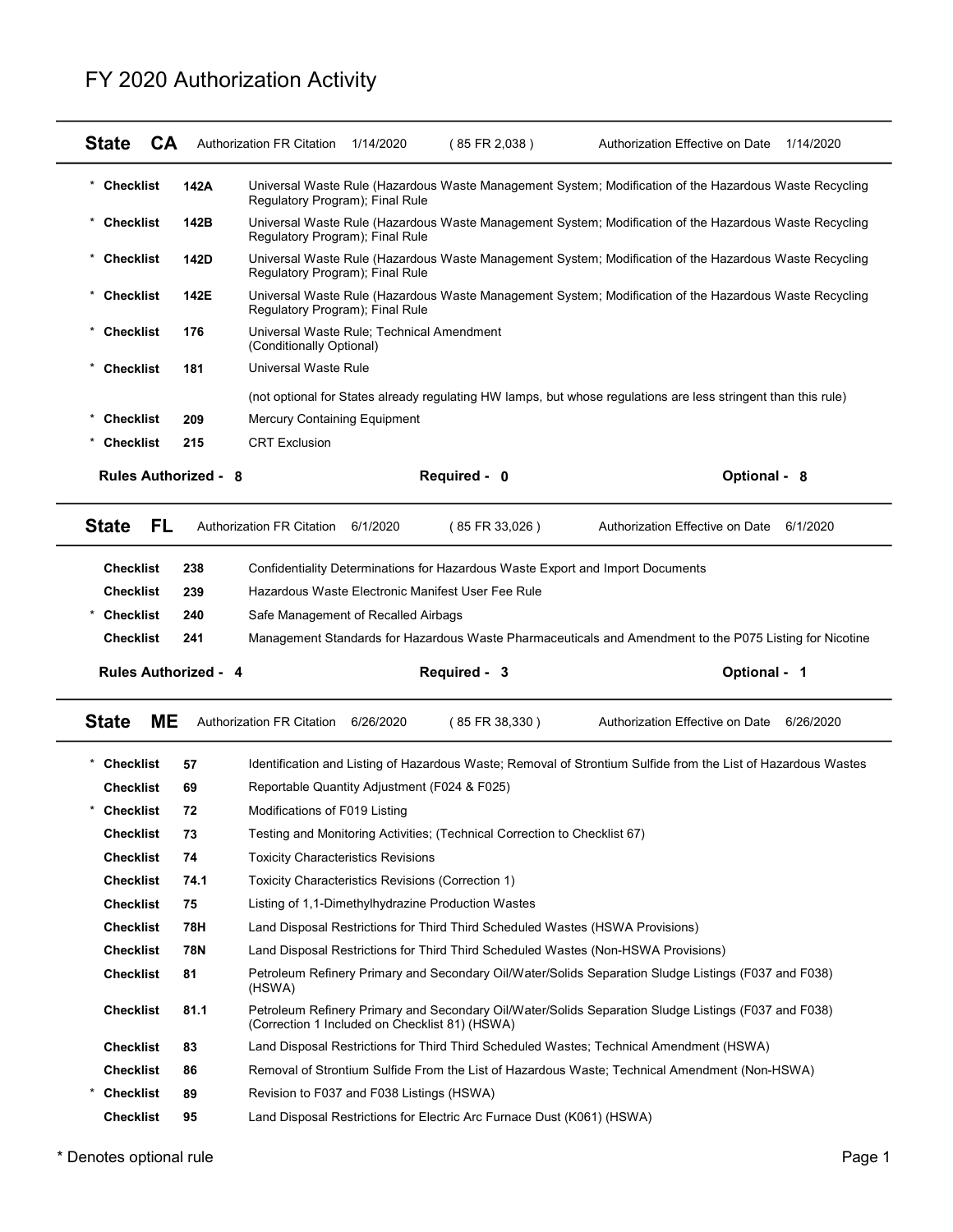## FY 2020 Authorization Activity

| <b>Checklist</b><br>Land Disposal Restrictions for Newly Listed Wastes and Hazardous Debris<br>109<br><b>Checklist</b><br>Coke By-Product Listings<br>110<br>115<br><b>Checklist</b><br><b>Chlorinated Toluene Production Waste Listing</b><br>116<br><b>Checklist</b><br>Hazardous Soil Case-By-Case Capacity Variance<br>117B<br><b>Checklist</b><br><b>Toxicity Characteristic Revision</b><br>123<br><b>Checklist</b><br>Land Disposal Restrictions; Renewal of the Hazardous Waste Debris Case-by-Case Capacity Variance<br>124<br><b>Checklist</b><br>Land Disposal Restrictions for Ignitable and Corrosive Characteristic Wastes Whose Treatment Standards Were<br>Vacated<br>126<br><b>Testing and Monitoring Activities</b><br><b>Checklist</b><br>Checklist<br>126.1<br>Hazardous Waste Management System; Testing and Monitoring Activities, Land Disposal Restrictions Correction<br>Hazardous Waste Management System; Identification and Listing of Hazardous Waste; Wastes from Wood<br>Checklist<br>128<br><b>Surface Protection</b><br><b>Checklist</b><br>132<br>Hazardous Waste Management System: Identification and Listing of Hazardous Wastes; Wastes from Wood<br><b>Surface Protection: Correction</b><br><b>Checklist</b><br>134<br>Hazardous Waste Management System; Correction of Listing of P015--Beryllium Powder<br>Standards for the Management of Specific Hazardous Wastes; Amendment to Subpart C--Recyclable Materials<br><b>Checklist</b><br>136<br>Used in a Manner Constituting Disposal; Final Rule<br><b>Checklist</b><br>137<br>Land Disposal Restrictions Phase II--Universal Treatment Standards, and Treatment Standards for Organic<br>Toxicity Characteristic Wastes and Newly Listed Waste<br>Technical Amendment to the Universal Treatment Standards and Treatment Standards for Organic Toxicity<br><b>Checklist</b><br>137.1<br>Characteristic Wastes and Newly Listed Waste<br><b>Checklist</b><br>Hazardous Waste Management System; Testing and Monitoring Activities - Amendment 1<br>139<br><b>Checklist</b><br>141<br>Hazardous Waste Management System; Testing and Monitoring Activities - Amendment 2<br><b>Checklist</b><br>151<br>Land Disposal Restrictions Phase III--Decharacterized Wastewaters, Carbamate Wastes, and Spent Potliners<br><b>Checklist</b><br>151.1<br>Land Disposal Restrictions Phase III--Decharacterized Wastewaters, Carbamate Wastes, and Spent Potliners<br><b>Checklist</b><br>151.2<br>Land Disposal Restrictions Phase III--Decharacterized Wastewaters, Carbamate Wastes, and Spent Potliners<br><b>Checklist</b><br>151.3<br>Land Disposal Restrictions Phase III--Decharacterized Wastewaters, Carbamate Wastes, and Spent Potliners -<br><b>Technical Correction</b><br>Land Disposal Restrictions Phase III--Decharacterized Wastewaters, Carbamate Wastes, and Spent Potliners<br><b>Checklist</b><br>151.4<br><b>Checklist</b><br>151.5<br>Emergency Revision of the Land Disposal Restrictions (LDR) Phase III Treatment Standards for Listed<br>Hazardous Wastes From Carbamate Production<br><b>Checklist</b><br>Land Disposal Restrictions: Correction of Tables; Treatment Standards for Hazardous Wastes and Universal<br>151.6<br><b>Treatment Standards</b><br><b>Checklist</b><br>155<br>Land Disposal Restrictions Phase III - Emergency Extension of the K088 Capacity Variance<br>Land Disposal Restrictions - Phase IV: Treatment Standards for Wood Preserving Wastes, Paperwork<br><b>Checklist</b><br>157<br>Reduction and Streamlining, Exemptions From RCRA for Certain Processed Materials; and Miscellaneous<br>Hazardous Waste Provisions<br><b>Checklist</b><br>158<br>Hazardous Waste Management System; Testing and Monitoring Activities<br><b>Checklist</b><br>160<br>Land Disposal Restrictions Phase III -- Emergency Extension of the K088 National Capacity Variance<br>Second Emergency Revision of the Land Disposal Restrictions (LDR) Treatment Standards for Listed<br><b>Checklist</b><br>161<br>Hazardous Wastes From Carbamate Production<br>162<br>Clarification of Standards for Hazardous Waste LDR Treatment Variances<br><b>Checklist</b><br><b>Checklist</b><br>167A<br>Land Disposal Restrictions Phase IV - Treatment Standards for Metal Wastes and Mineral Processing Wastes<br><b>Checklist</b><br>167B<br>Land Disposal Restrictions Phase IV - Hazardous Soils Treatment Standards and Exclusions<br><b>Checklist</b><br>167C<br>Land Disposal Restrictions Phase IV - Corrections<br>Page 2<br>alın lenoitan zator | <b>Checklist</b><br><b>Checklist</b> | 106<br>108 | Lead-Bearing Hazardous Materials Case-by-Case Capacity Variance<br><b>Toxicity Characteristics Revision; Technical Corrections</b> |
|------------------------------------------------------------------------------------------------------------------------------------------------------------------------------------------------------------------------------------------------------------------------------------------------------------------------------------------------------------------------------------------------------------------------------------------------------------------------------------------------------------------------------------------------------------------------------------------------------------------------------------------------------------------------------------------------------------------------------------------------------------------------------------------------------------------------------------------------------------------------------------------------------------------------------------------------------------------------------------------------------------------------------------------------------------------------------------------------------------------------------------------------------------------------------------------------------------------------------------------------------------------------------------------------------------------------------------------------------------------------------------------------------------------------------------------------------------------------------------------------------------------------------------------------------------------------------------------------------------------------------------------------------------------------------------------------------------------------------------------------------------------------------------------------------------------------------------------------------------------------------------------------------------------------------------------------------------------------------------------------------------------------------------------------------------------------------------------------------------------------------------------------------------------------------------------------------------------------------------------------------------------------------------------------------------------------------------------------------------------------------------------------------------------------------------------------------------------------------------------------------------------------------------------------------------------------------------------------------------------------------------------------------------------------------------------------------------------------------------------------------------------------------------------------------------------------------------------------------------------------------------------------------------------------------------------------------------------------------------------------------------------------------------------------------------------------------------------------------------------------------------------------------------------------------------------------------------------------------------------------------------------------------------------------------------------------------------------------------------------------------------------------------------------------------------------------------------------------------------------------------------------------------------------------------------------------------------------------------------------------------------------------------------------------------------------------------------------------------------------------------------------------------------------------------------------------------------------------------------------------------------------------------------------------------------------------------------------------------------------------------------------------------------------------------------------------------------------------------------------------------------------------------------------------------------------------------------------------------------------------------------------------------------------------------------------------------------------------------------------------------------------------------------------------------------------------------------------------------------------------------------------------------------------------------------------------------|--------------------------------------|------------|------------------------------------------------------------------------------------------------------------------------------------|
|                                                                                                                                                                                                                                                                                                                                                                                                                                                                                                                                                                                                                                                                                                                                                                                                                                                                                                                                                                                                                                                                                                                                                                                                                                                                                                                                                                                                                                                                                                                                                                                                                                                                                                                                                                                                                                                                                                                                                                                                                                                                                                                                                                                                                                                                                                                                                                                                                                                                                                                                                                                                                                                                                                                                                                                                                                                                                                                                                                                                                                                                                                                                                                                                                                                                                                                                                                                                                                                                                                                                                                                                                                                                                                                                                                                                                                                                                                                                                                                                                                                                                                                                                                                                                                                                                                                                                                                                                                                                                                                                                                              |                                      |            |                                                                                                                                    |
|                                                                                                                                                                                                                                                                                                                                                                                                                                                                                                                                                                                                                                                                                                                                                                                                                                                                                                                                                                                                                                                                                                                                                                                                                                                                                                                                                                                                                                                                                                                                                                                                                                                                                                                                                                                                                                                                                                                                                                                                                                                                                                                                                                                                                                                                                                                                                                                                                                                                                                                                                                                                                                                                                                                                                                                                                                                                                                                                                                                                                                                                                                                                                                                                                                                                                                                                                                                                                                                                                                                                                                                                                                                                                                                                                                                                                                                                                                                                                                                                                                                                                                                                                                                                                                                                                                                                                                                                                                                                                                                                                                              |                                      |            |                                                                                                                                    |
|                                                                                                                                                                                                                                                                                                                                                                                                                                                                                                                                                                                                                                                                                                                                                                                                                                                                                                                                                                                                                                                                                                                                                                                                                                                                                                                                                                                                                                                                                                                                                                                                                                                                                                                                                                                                                                                                                                                                                                                                                                                                                                                                                                                                                                                                                                                                                                                                                                                                                                                                                                                                                                                                                                                                                                                                                                                                                                                                                                                                                                                                                                                                                                                                                                                                                                                                                                                                                                                                                                                                                                                                                                                                                                                                                                                                                                                                                                                                                                                                                                                                                                                                                                                                                                                                                                                                                                                                                                                                                                                                                                              |                                      |            |                                                                                                                                    |
|                                                                                                                                                                                                                                                                                                                                                                                                                                                                                                                                                                                                                                                                                                                                                                                                                                                                                                                                                                                                                                                                                                                                                                                                                                                                                                                                                                                                                                                                                                                                                                                                                                                                                                                                                                                                                                                                                                                                                                                                                                                                                                                                                                                                                                                                                                                                                                                                                                                                                                                                                                                                                                                                                                                                                                                                                                                                                                                                                                                                                                                                                                                                                                                                                                                                                                                                                                                                                                                                                                                                                                                                                                                                                                                                                                                                                                                                                                                                                                                                                                                                                                                                                                                                                                                                                                                                                                                                                                                                                                                                                                              |                                      |            |                                                                                                                                    |
|                                                                                                                                                                                                                                                                                                                                                                                                                                                                                                                                                                                                                                                                                                                                                                                                                                                                                                                                                                                                                                                                                                                                                                                                                                                                                                                                                                                                                                                                                                                                                                                                                                                                                                                                                                                                                                                                                                                                                                                                                                                                                                                                                                                                                                                                                                                                                                                                                                                                                                                                                                                                                                                                                                                                                                                                                                                                                                                                                                                                                                                                                                                                                                                                                                                                                                                                                                                                                                                                                                                                                                                                                                                                                                                                                                                                                                                                                                                                                                                                                                                                                                                                                                                                                                                                                                                                                                                                                                                                                                                                                                              |                                      |            |                                                                                                                                    |
|                                                                                                                                                                                                                                                                                                                                                                                                                                                                                                                                                                                                                                                                                                                                                                                                                                                                                                                                                                                                                                                                                                                                                                                                                                                                                                                                                                                                                                                                                                                                                                                                                                                                                                                                                                                                                                                                                                                                                                                                                                                                                                                                                                                                                                                                                                                                                                                                                                                                                                                                                                                                                                                                                                                                                                                                                                                                                                                                                                                                                                                                                                                                                                                                                                                                                                                                                                                                                                                                                                                                                                                                                                                                                                                                                                                                                                                                                                                                                                                                                                                                                                                                                                                                                                                                                                                                                                                                                                                                                                                                                                              |                                      |            |                                                                                                                                    |
|                                                                                                                                                                                                                                                                                                                                                                                                                                                                                                                                                                                                                                                                                                                                                                                                                                                                                                                                                                                                                                                                                                                                                                                                                                                                                                                                                                                                                                                                                                                                                                                                                                                                                                                                                                                                                                                                                                                                                                                                                                                                                                                                                                                                                                                                                                                                                                                                                                                                                                                                                                                                                                                                                                                                                                                                                                                                                                                                                                                                                                                                                                                                                                                                                                                                                                                                                                                                                                                                                                                                                                                                                                                                                                                                                                                                                                                                                                                                                                                                                                                                                                                                                                                                                                                                                                                                                                                                                                                                                                                                                                              |                                      |            |                                                                                                                                    |
|                                                                                                                                                                                                                                                                                                                                                                                                                                                                                                                                                                                                                                                                                                                                                                                                                                                                                                                                                                                                                                                                                                                                                                                                                                                                                                                                                                                                                                                                                                                                                                                                                                                                                                                                                                                                                                                                                                                                                                                                                                                                                                                                                                                                                                                                                                                                                                                                                                                                                                                                                                                                                                                                                                                                                                                                                                                                                                                                                                                                                                                                                                                                                                                                                                                                                                                                                                                                                                                                                                                                                                                                                                                                                                                                                                                                                                                                                                                                                                                                                                                                                                                                                                                                                                                                                                                                                                                                                                                                                                                                                                              |                                      |            |                                                                                                                                    |
|                                                                                                                                                                                                                                                                                                                                                                                                                                                                                                                                                                                                                                                                                                                                                                                                                                                                                                                                                                                                                                                                                                                                                                                                                                                                                                                                                                                                                                                                                                                                                                                                                                                                                                                                                                                                                                                                                                                                                                                                                                                                                                                                                                                                                                                                                                                                                                                                                                                                                                                                                                                                                                                                                                                                                                                                                                                                                                                                                                                                                                                                                                                                                                                                                                                                                                                                                                                                                                                                                                                                                                                                                                                                                                                                                                                                                                                                                                                                                                                                                                                                                                                                                                                                                                                                                                                                                                                                                                                                                                                                                                              |                                      |            |                                                                                                                                    |
|                                                                                                                                                                                                                                                                                                                                                                                                                                                                                                                                                                                                                                                                                                                                                                                                                                                                                                                                                                                                                                                                                                                                                                                                                                                                                                                                                                                                                                                                                                                                                                                                                                                                                                                                                                                                                                                                                                                                                                                                                                                                                                                                                                                                                                                                                                                                                                                                                                                                                                                                                                                                                                                                                                                                                                                                                                                                                                                                                                                                                                                                                                                                                                                                                                                                                                                                                                                                                                                                                                                                                                                                                                                                                                                                                                                                                                                                                                                                                                                                                                                                                                                                                                                                                                                                                                                                                                                                                                                                                                                                                                              |                                      |            |                                                                                                                                    |
|                                                                                                                                                                                                                                                                                                                                                                                                                                                                                                                                                                                                                                                                                                                                                                                                                                                                                                                                                                                                                                                                                                                                                                                                                                                                                                                                                                                                                                                                                                                                                                                                                                                                                                                                                                                                                                                                                                                                                                                                                                                                                                                                                                                                                                                                                                                                                                                                                                                                                                                                                                                                                                                                                                                                                                                                                                                                                                                                                                                                                                                                                                                                                                                                                                                                                                                                                                                                                                                                                                                                                                                                                                                                                                                                                                                                                                                                                                                                                                                                                                                                                                                                                                                                                                                                                                                                                                                                                                                                                                                                                                              |                                      |            |                                                                                                                                    |
|                                                                                                                                                                                                                                                                                                                                                                                                                                                                                                                                                                                                                                                                                                                                                                                                                                                                                                                                                                                                                                                                                                                                                                                                                                                                                                                                                                                                                                                                                                                                                                                                                                                                                                                                                                                                                                                                                                                                                                                                                                                                                                                                                                                                                                                                                                                                                                                                                                                                                                                                                                                                                                                                                                                                                                                                                                                                                                                                                                                                                                                                                                                                                                                                                                                                                                                                                                                                                                                                                                                                                                                                                                                                                                                                                                                                                                                                                                                                                                                                                                                                                                                                                                                                                                                                                                                                                                                                                                                                                                                                                                              |                                      |            |                                                                                                                                    |
|                                                                                                                                                                                                                                                                                                                                                                                                                                                                                                                                                                                                                                                                                                                                                                                                                                                                                                                                                                                                                                                                                                                                                                                                                                                                                                                                                                                                                                                                                                                                                                                                                                                                                                                                                                                                                                                                                                                                                                                                                                                                                                                                                                                                                                                                                                                                                                                                                                                                                                                                                                                                                                                                                                                                                                                                                                                                                                                                                                                                                                                                                                                                                                                                                                                                                                                                                                                                                                                                                                                                                                                                                                                                                                                                                                                                                                                                                                                                                                                                                                                                                                                                                                                                                                                                                                                                                                                                                                                                                                                                                                              |                                      |            |                                                                                                                                    |
|                                                                                                                                                                                                                                                                                                                                                                                                                                                                                                                                                                                                                                                                                                                                                                                                                                                                                                                                                                                                                                                                                                                                                                                                                                                                                                                                                                                                                                                                                                                                                                                                                                                                                                                                                                                                                                                                                                                                                                                                                                                                                                                                                                                                                                                                                                                                                                                                                                                                                                                                                                                                                                                                                                                                                                                                                                                                                                                                                                                                                                                                                                                                                                                                                                                                                                                                                                                                                                                                                                                                                                                                                                                                                                                                                                                                                                                                                                                                                                                                                                                                                                                                                                                                                                                                                                                                                                                                                                                                                                                                                                              |                                      |            |                                                                                                                                    |
|                                                                                                                                                                                                                                                                                                                                                                                                                                                                                                                                                                                                                                                                                                                                                                                                                                                                                                                                                                                                                                                                                                                                                                                                                                                                                                                                                                                                                                                                                                                                                                                                                                                                                                                                                                                                                                                                                                                                                                                                                                                                                                                                                                                                                                                                                                                                                                                                                                                                                                                                                                                                                                                                                                                                                                                                                                                                                                                                                                                                                                                                                                                                                                                                                                                                                                                                                                                                                                                                                                                                                                                                                                                                                                                                                                                                                                                                                                                                                                                                                                                                                                                                                                                                                                                                                                                                                                                                                                                                                                                                                                              |                                      |            |                                                                                                                                    |
|                                                                                                                                                                                                                                                                                                                                                                                                                                                                                                                                                                                                                                                                                                                                                                                                                                                                                                                                                                                                                                                                                                                                                                                                                                                                                                                                                                                                                                                                                                                                                                                                                                                                                                                                                                                                                                                                                                                                                                                                                                                                                                                                                                                                                                                                                                                                                                                                                                                                                                                                                                                                                                                                                                                                                                                                                                                                                                                                                                                                                                                                                                                                                                                                                                                                                                                                                                                                                                                                                                                                                                                                                                                                                                                                                                                                                                                                                                                                                                                                                                                                                                                                                                                                                                                                                                                                                                                                                                                                                                                                                                              |                                      |            |                                                                                                                                    |
|                                                                                                                                                                                                                                                                                                                                                                                                                                                                                                                                                                                                                                                                                                                                                                                                                                                                                                                                                                                                                                                                                                                                                                                                                                                                                                                                                                                                                                                                                                                                                                                                                                                                                                                                                                                                                                                                                                                                                                                                                                                                                                                                                                                                                                                                                                                                                                                                                                                                                                                                                                                                                                                                                                                                                                                                                                                                                                                                                                                                                                                                                                                                                                                                                                                                                                                                                                                                                                                                                                                                                                                                                                                                                                                                                                                                                                                                                                                                                                                                                                                                                                                                                                                                                                                                                                                                                                                                                                                                                                                                                                              |                                      |            |                                                                                                                                    |
|                                                                                                                                                                                                                                                                                                                                                                                                                                                                                                                                                                                                                                                                                                                                                                                                                                                                                                                                                                                                                                                                                                                                                                                                                                                                                                                                                                                                                                                                                                                                                                                                                                                                                                                                                                                                                                                                                                                                                                                                                                                                                                                                                                                                                                                                                                                                                                                                                                                                                                                                                                                                                                                                                                                                                                                                                                                                                                                                                                                                                                                                                                                                                                                                                                                                                                                                                                                                                                                                                                                                                                                                                                                                                                                                                                                                                                                                                                                                                                                                                                                                                                                                                                                                                                                                                                                                                                                                                                                                                                                                                                              |                                      |            |                                                                                                                                    |
|                                                                                                                                                                                                                                                                                                                                                                                                                                                                                                                                                                                                                                                                                                                                                                                                                                                                                                                                                                                                                                                                                                                                                                                                                                                                                                                                                                                                                                                                                                                                                                                                                                                                                                                                                                                                                                                                                                                                                                                                                                                                                                                                                                                                                                                                                                                                                                                                                                                                                                                                                                                                                                                                                                                                                                                                                                                                                                                                                                                                                                                                                                                                                                                                                                                                                                                                                                                                                                                                                                                                                                                                                                                                                                                                                                                                                                                                                                                                                                                                                                                                                                                                                                                                                                                                                                                                                                                                                                                                                                                                                                              |                                      |            |                                                                                                                                    |
|                                                                                                                                                                                                                                                                                                                                                                                                                                                                                                                                                                                                                                                                                                                                                                                                                                                                                                                                                                                                                                                                                                                                                                                                                                                                                                                                                                                                                                                                                                                                                                                                                                                                                                                                                                                                                                                                                                                                                                                                                                                                                                                                                                                                                                                                                                                                                                                                                                                                                                                                                                                                                                                                                                                                                                                                                                                                                                                                                                                                                                                                                                                                                                                                                                                                                                                                                                                                                                                                                                                                                                                                                                                                                                                                                                                                                                                                                                                                                                                                                                                                                                                                                                                                                                                                                                                                                                                                                                                                                                                                                                              |                                      |            |                                                                                                                                    |
|                                                                                                                                                                                                                                                                                                                                                                                                                                                                                                                                                                                                                                                                                                                                                                                                                                                                                                                                                                                                                                                                                                                                                                                                                                                                                                                                                                                                                                                                                                                                                                                                                                                                                                                                                                                                                                                                                                                                                                                                                                                                                                                                                                                                                                                                                                                                                                                                                                                                                                                                                                                                                                                                                                                                                                                                                                                                                                                                                                                                                                                                                                                                                                                                                                                                                                                                                                                                                                                                                                                                                                                                                                                                                                                                                                                                                                                                                                                                                                                                                                                                                                                                                                                                                                                                                                                                                                                                                                                                                                                                                                              |                                      |            |                                                                                                                                    |
|                                                                                                                                                                                                                                                                                                                                                                                                                                                                                                                                                                                                                                                                                                                                                                                                                                                                                                                                                                                                                                                                                                                                                                                                                                                                                                                                                                                                                                                                                                                                                                                                                                                                                                                                                                                                                                                                                                                                                                                                                                                                                                                                                                                                                                                                                                                                                                                                                                                                                                                                                                                                                                                                                                                                                                                                                                                                                                                                                                                                                                                                                                                                                                                                                                                                                                                                                                                                                                                                                                                                                                                                                                                                                                                                                                                                                                                                                                                                                                                                                                                                                                                                                                                                                                                                                                                                                                                                                                                                                                                                                                              |                                      |            |                                                                                                                                    |
|                                                                                                                                                                                                                                                                                                                                                                                                                                                                                                                                                                                                                                                                                                                                                                                                                                                                                                                                                                                                                                                                                                                                                                                                                                                                                                                                                                                                                                                                                                                                                                                                                                                                                                                                                                                                                                                                                                                                                                                                                                                                                                                                                                                                                                                                                                                                                                                                                                                                                                                                                                                                                                                                                                                                                                                                                                                                                                                                                                                                                                                                                                                                                                                                                                                                                                                                                                                                                                                                                                                                                                                                                                                                                                                                                                                                                                                                                                                                                                                                                                                                                                                                                                                                                                                                                                                                                                                                                                                                                                                                                                              |                                      |            |                                                                                                                                    |
|                                                                                                                                                                                                                                                                                                                                                                                                                                                                                                                                                                                                                                                                                                                                                                                                                                                                                                                                                                                                                                                                                                                                                                                                                                                                                                                                                                                                                                                                                                                                                                                                                                                                                                                                                                                                                                                                                                                                                                                                                                                                                                                                                                                                                                                                                                                                                                                                                                                                                                                                                                                                                                                                                                                                                                                                                                                                                                                                                                                                                                                                                                                                                                                                                                                                                                                                                                                                                                                                                                                                                                                                                                                                                                                                                                                                                                                                                                                                                                                                                                                                                                                                                                                                                                                                                                                                                                                                                                                                                                                                                                              |                                      |            |                                                                                                                                    |
|                                                                                                                                                                                                                                                                                                                                                                                                                                                                                                                                                                                                                                                                                                                                                                                                                                                                                                                                                                                                                                                                                                                                                                                                                                                                                                                                                                                                                                                                                                                                                                                                                                                                                                                                                                                                                                                                                                                                                                                                                                                                                                                                                                                                                                                                                                                                                                                                                                                                                                                                                                                                                                                                                                                                                                                                                                                                                                                                                                                                                                                                                                                                                                                                                                                                                                                                                                                                                                                                                                                                                                                                                                                                                                                                                                                                                                                                                                                                                                                                                                                                                                                                                                                                                                                                                                                                                                                                                                                                                                                                                                              |                                      |            |                                                                                                                                    |
|                                                                                                                                                                                                                                                                                                                                                                                                                                                                                                                                                                                                                                                                                                                                                                                                                                                                                                                                                                                                                                                                                                                                                                                                                                                                                                                                                                                                                                                                                                                                                                                                                                                                                                                                                                                                                                                                                                                                                                                                                                                                                                                                                                                                                                                                                                                                                                                                                                                                                                                                                                                                                                                                                                                                                                                                                                                                                                                                                                                                                                                                                                                                                                                                                                                                                                                                                                                                                                                                                                                                                                                                                                                                                                                                                                                                                                                                                                                                                                                                                                                                                                                                                                                                                                                                                                                                                                                                                                                                                                                                                                              |                                      |            |                                                                                                                                    |
|                                                                                                                                                                                                                                                                                                                                                                                                                                                                                                                                                                                                                                                                                                                                                                                                                                                                                                                                                                                                                                                                                                                                                                                                                                                                                                                                                                                                                                                                                                                                                                                                                                                                                                                                                                                                                                                                                                                                                                                                                                                                                                                                                                                                                                                                                                                                                                                                                                                                                                                                                                                                                                                                                                                                                                                                                                                                                                                                                                                                                                                                                                                                                                                                                                                                                                                                                                                                                                                                                                                                                                                                                                                                                                                                                                                                                                                                                                                                                                                                                                                                                                                                                                                                                                                                                                                                                                                                                                                                                                                                                                              |                                      |            |                                                                                                                                    |
|                                                                                                                                                                                                                                                                                                                                                                                                                                                                                                                                                                                                                                                                                                                                                                                                                                                                                                                                                                                                                                                                                                                                                                                                                                                                                                                                                                                                                                                                                                                                                                                                                                                                                                                                                                                                                                                                                                                                                                                                                                                                                                                                                                                                                                                                                                                                                                                                                                                                                                                                                                                                                                                                                                                                                                                                                                                                                                                                                                                                                                                                                                                                                                                                                                                                                                                                                                                                                                                                                                                                                                                                                                                                                                                                                                                                                                                                                                                                                                                                                                                                                                                                                                                                                                                                                                                                                                                                                                                                                                                                                                              |                                      |            |                                                                                                                                    |
|                                                                                                                                                                                                                                                                                                                                                                                                                                                                                                                                                                                                                                                                                                                                                                                                                                                                                                                                                                                                                                                                                                                                                                                                                                                                                                                                                                                                                                                                                                                                                                                                                                                                                                                                                                                                                                                                                                                                                                                                                                                                                                                                                                                                                                                                                                                                                                                                                                                                                                                                                                                                                                                                                                                                                                                                                                                                                                                                                                                                                                                                                                                                                                                                                                                                                                                                                                                                                                                                                                                                                                                                                                                                                                                                                                                                                                                                                                                                                                                                                                                                                                                                                                                                                                                                                                                                                                                                                                                                                                                                                                              |                                      |            |                                                                                                                                    |
|                                                                                                                                                                                                                                                                                                                                                                                                                                                                                                                                                                                                                                                                                                                                                                                                                                                                                                                                                                                                                                                                                                                                                                                                                                                                                                                                                                                                                                                                                                                                                                                                                                                                                                                                                                                                                                                                                                                                                                                                                                                                                                                                                                                                                                                                                                                                                                                                                                                                                                                                                                                                                                                                                                                                                                                                                                                                                                                                                                                                                                                                                                                                                                                                                                                                                                                                                                                                                                                                                                                                                                                                                                                                                                                                                                                                                                                                                                                                                                                                                                                                                                                                                                                                                                                                                                                                                                                                                                                                                                                                                                              |                                      |            |                                                                                                                                    |
|                                                                                                                                                                                                                                                                                                                                                                                                                                                                                                                                                                                                                                                                                                                                                                                                                                                                                                                                                                                                                                                                                                                                                                                                                                                                                                                                                                                                                                                                                                                                                                                                                                                                                                                                                                                                                                                                                                                                                                                                                                                                                                                                                                                                                                                                                                                                                                                                                                                                                                                                                                                                                                                                                                                                                                                                                                                                                                                                                                                                                                                                                                                                                                                                                                                                                                                                                                                                                                                                                                                                                                                                                                                                                                                                                                                                                                                                                                                                                                                                                                                                                                                                                                                                                                                                                                                                                                                                                                                                                                                                                                              |                                      |            |                                                                                                                                    |
|                                                                                                                                                                                                                                                                                                                                                                                                                                                                                                                                                                                                                                                                                                                                                                                                                                                                                                                                                                                                                                                                                                                                                                                                                                                                                                                                                                                                                                                                                                                                                                                                                                                                                                                                                                                                                                                                                                                                                                                                                                                                                                                                                                                                                                                                                                                                                                                                                                                                                                                                                                                                                                                                                                                                                                                                                                                                                                                                                                                                                                                                                                                                                                                                                                                                                                                                                                                                                                                                                                                                                                                                                                                                                                                                                                                                                                                                                                                                                                                                                                                                                                                                                                                                                                                                                                                                                                                                                                                                                                                                                                              |                                      |            |                                                                                                                                    |

\* Denotes optional rule Page 2